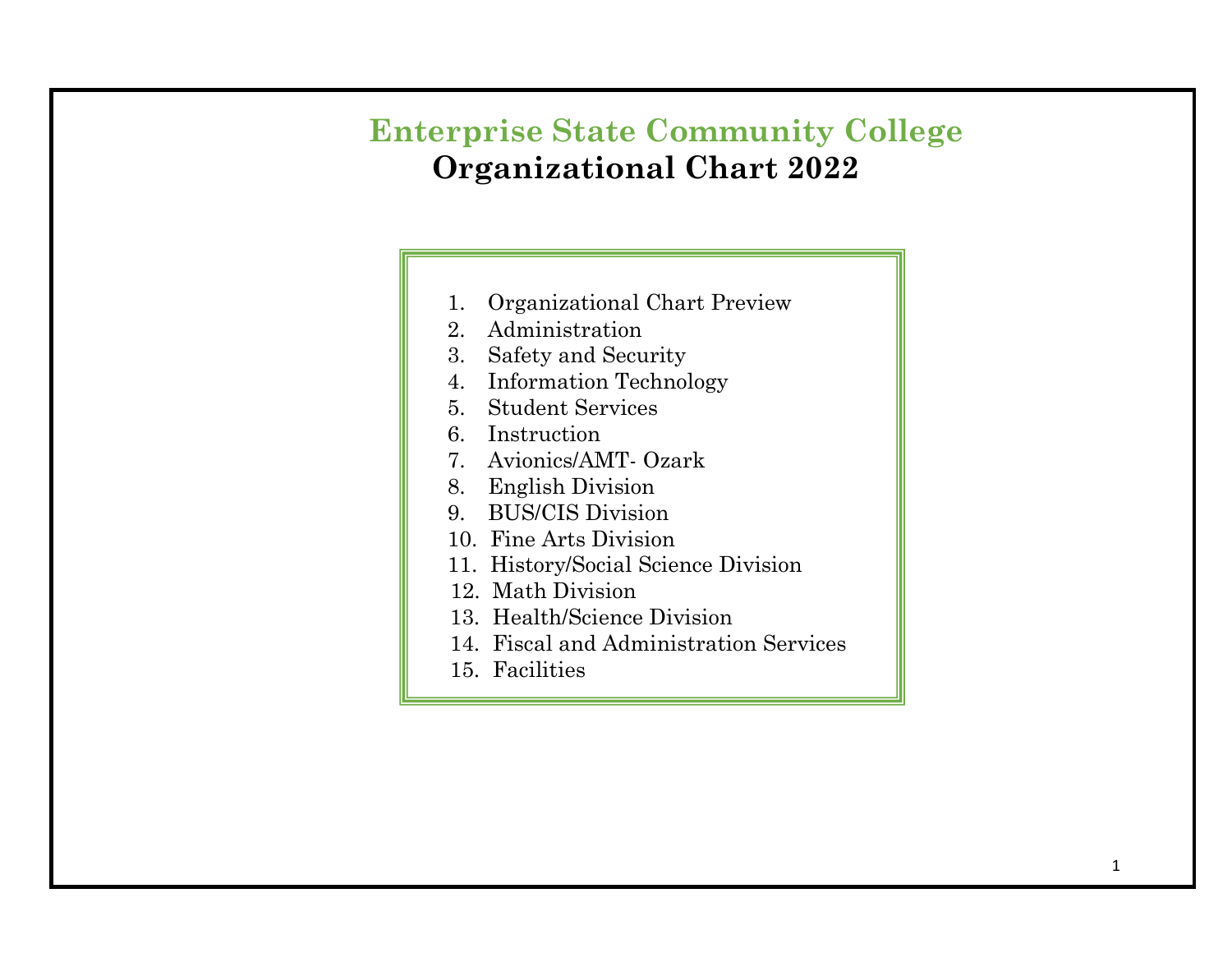## **Enterprise State Community College ADMINISTRATION**

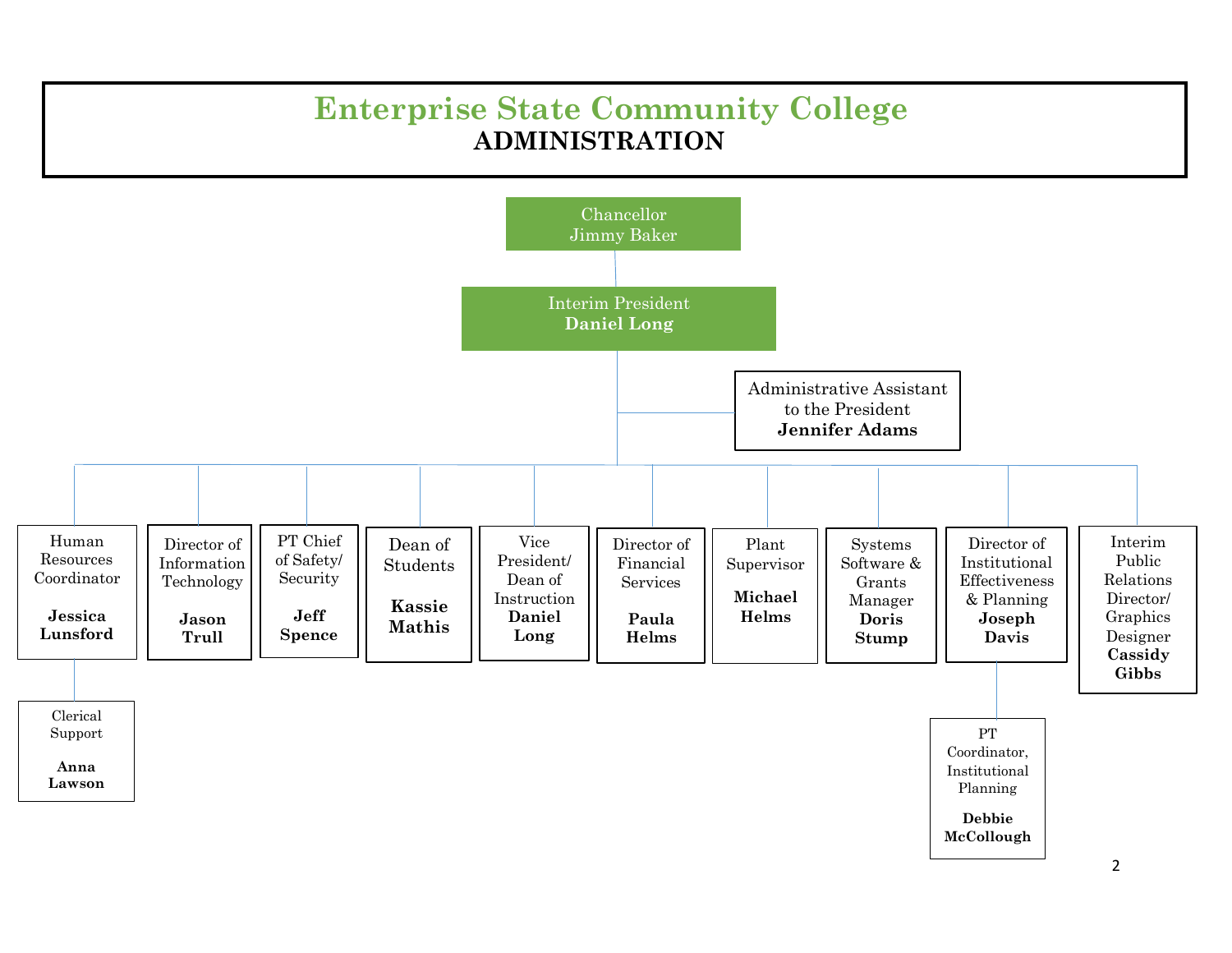### **Enterprise State Community College Safety and Security**

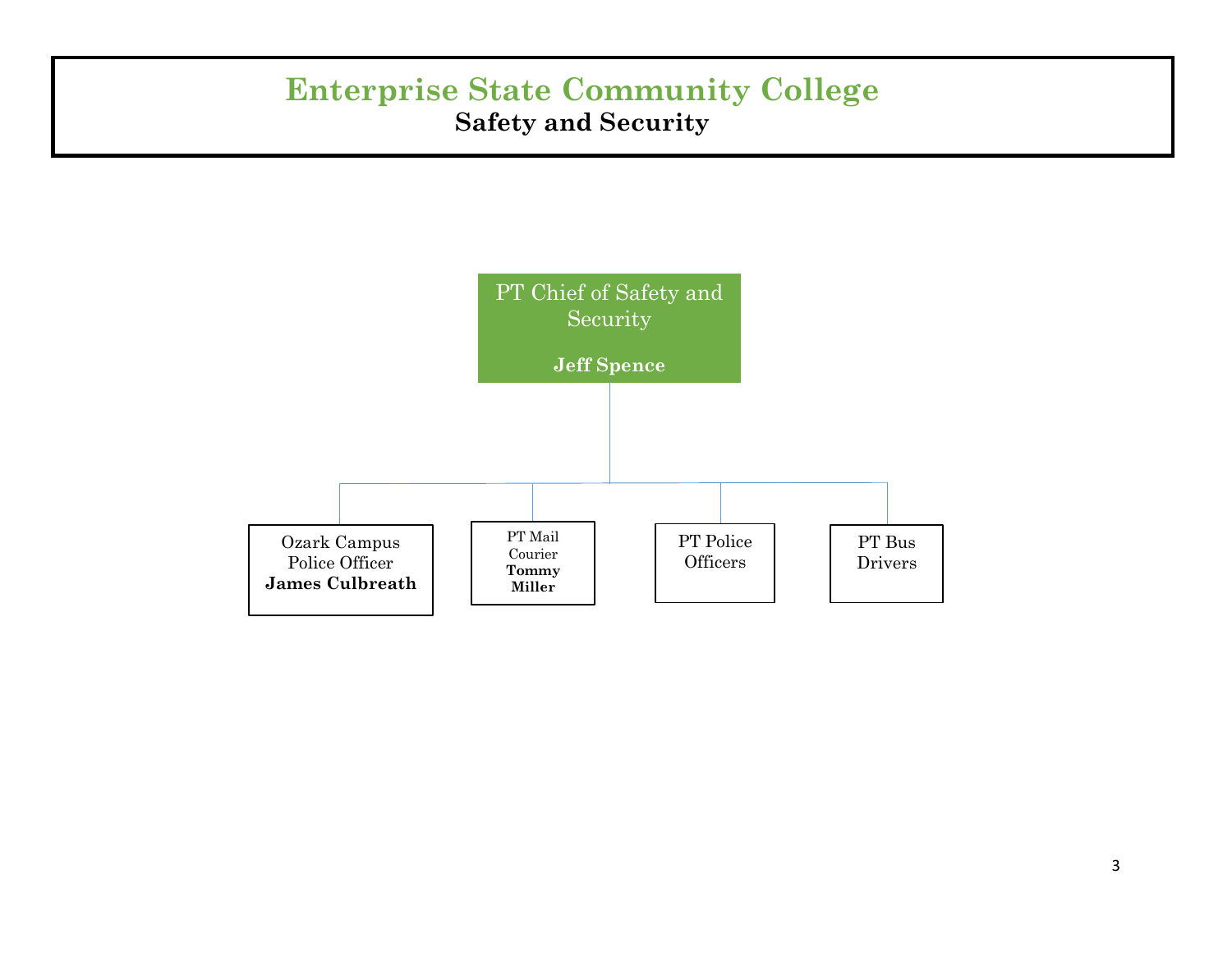# **Enterprise State Community College INFORMATION TECHNOLOGY**

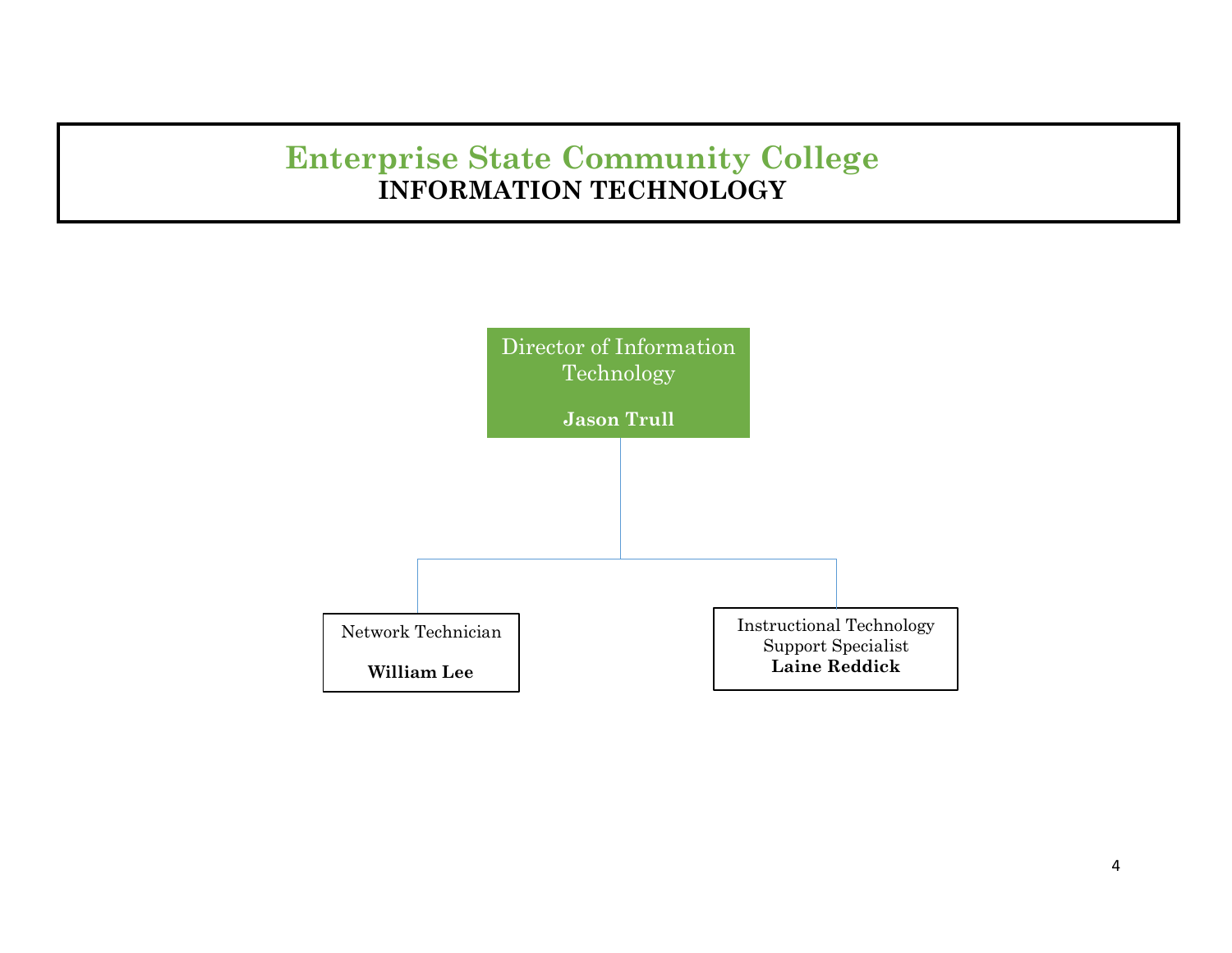## **Enterprise State Community College STUDENT SERVICES**

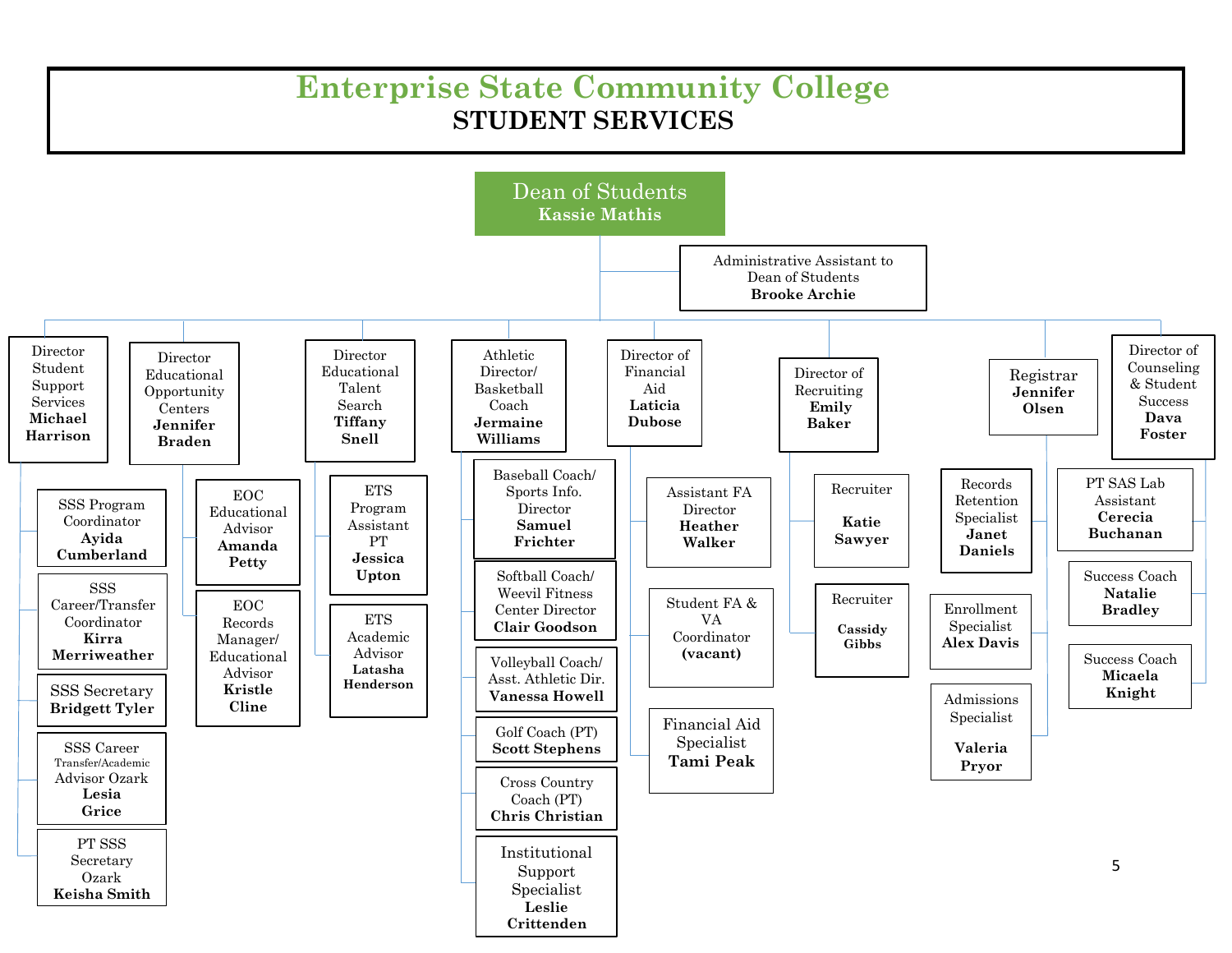#### **Enterprise State Community College INSTRUCTION**

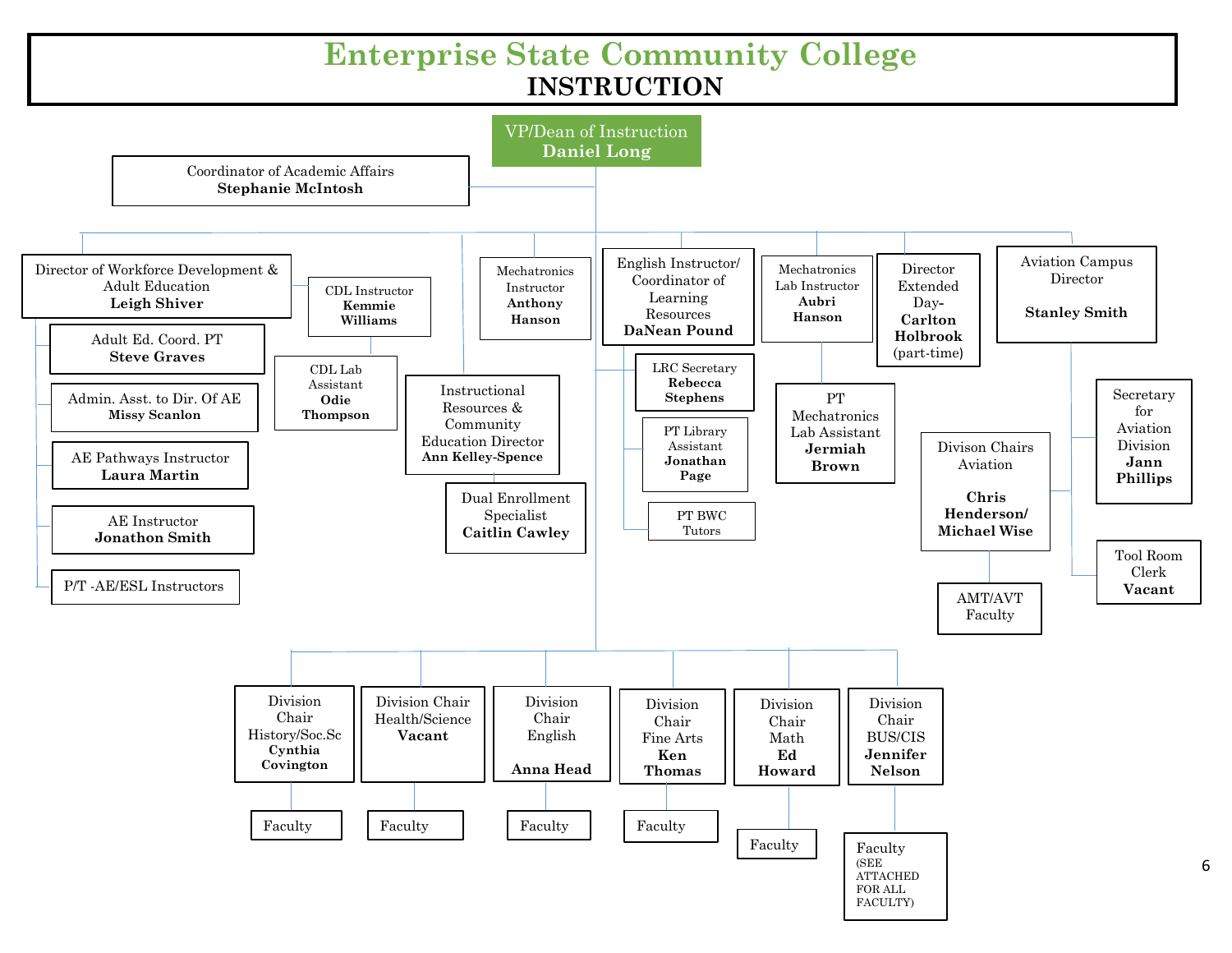#### **Enterprise State Community College AVIONICS/AMT- OZARK**

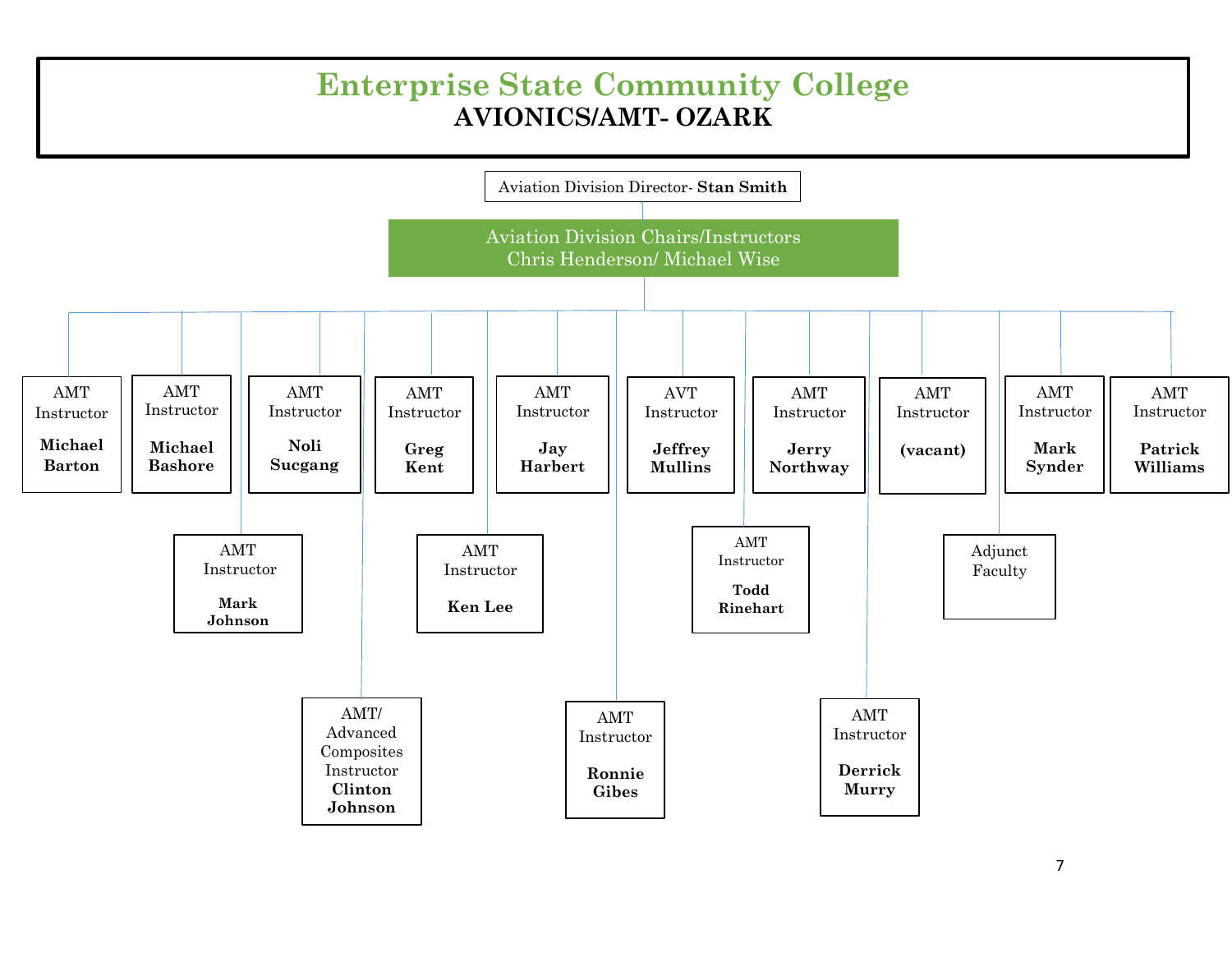#### **Enterprise State Community College ENGLISH DIVISION**

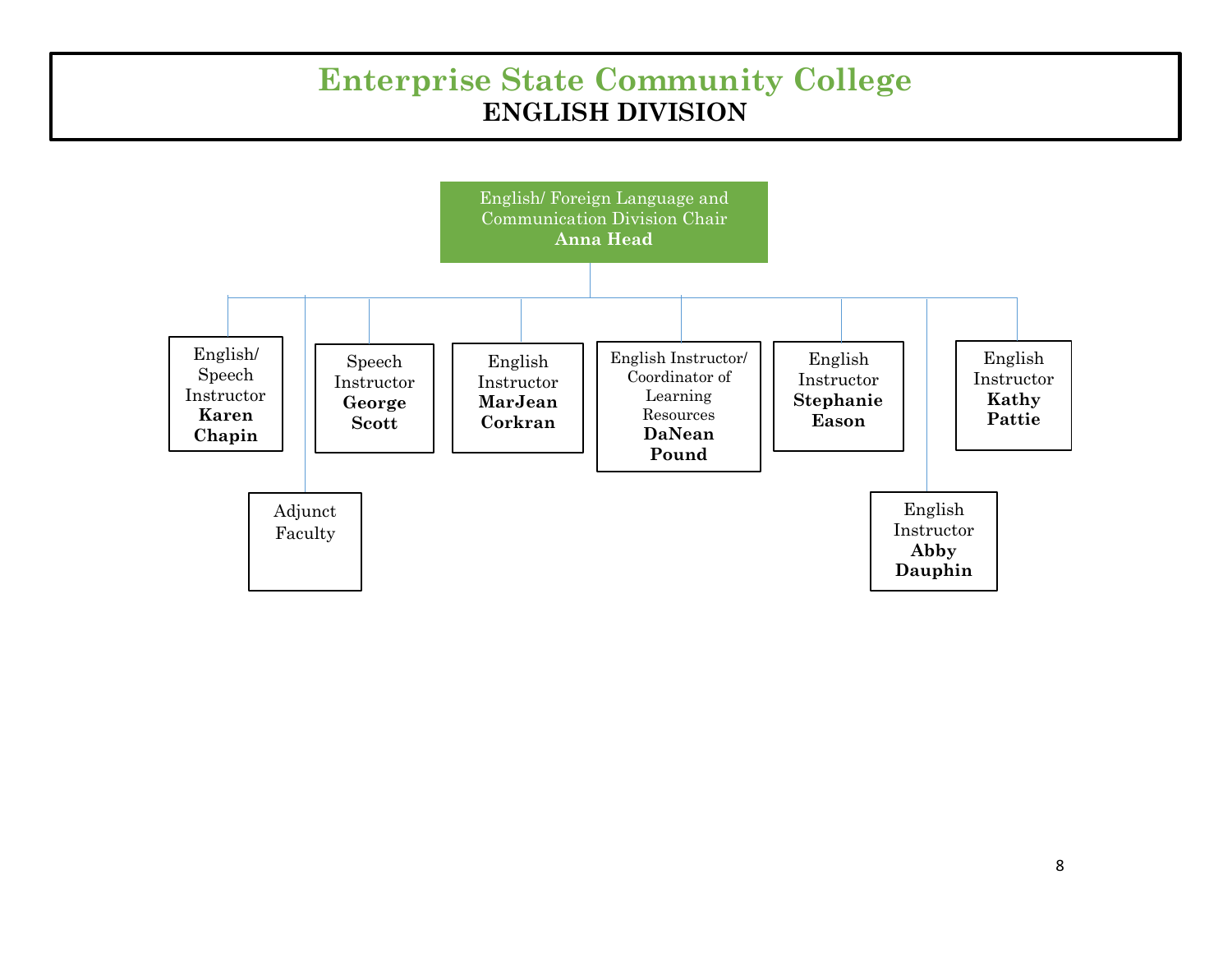## **Enterprise State Community College BUS/CIS DIVISION**

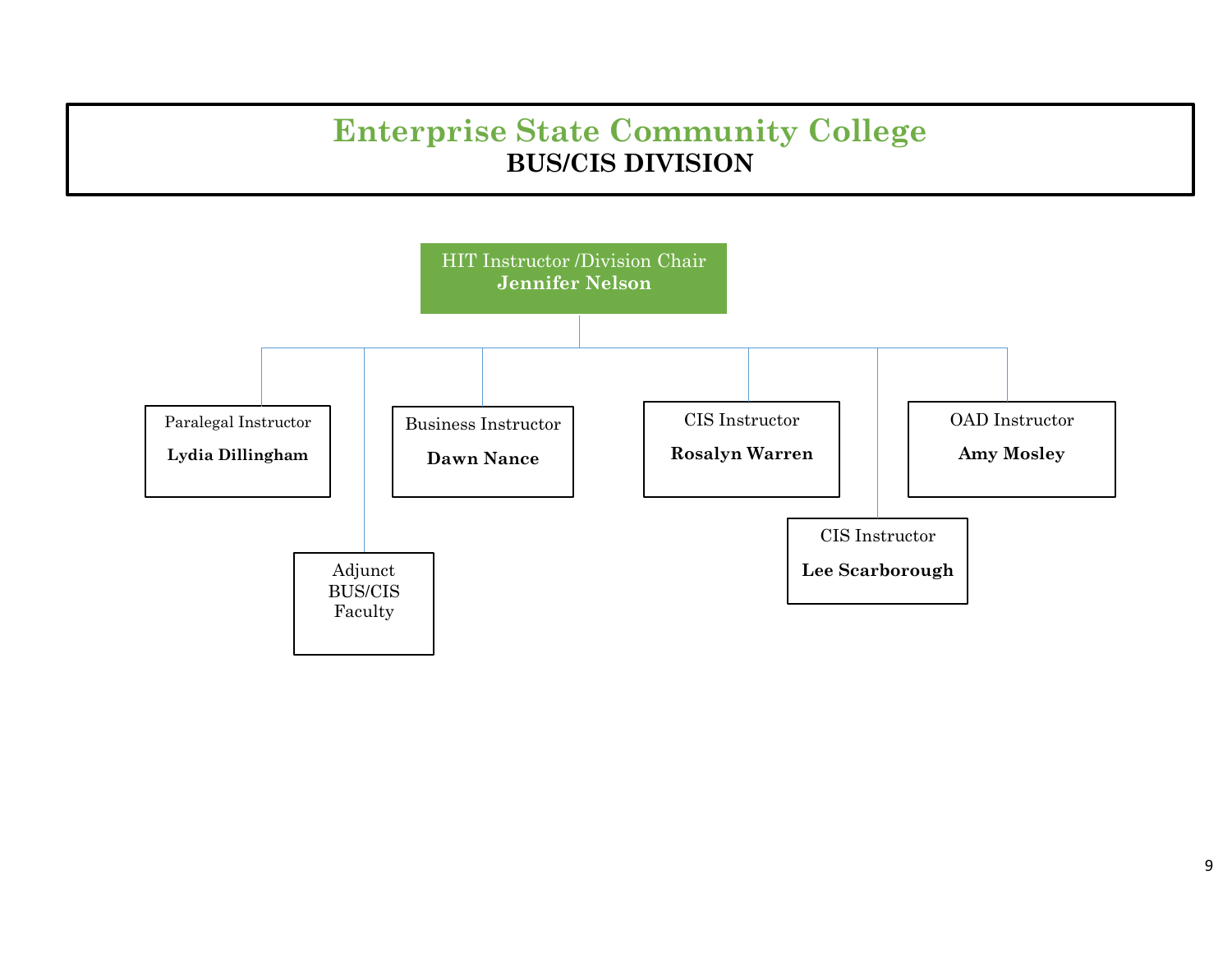## **Enterprise State Community College FINE ARTS DIVISION**

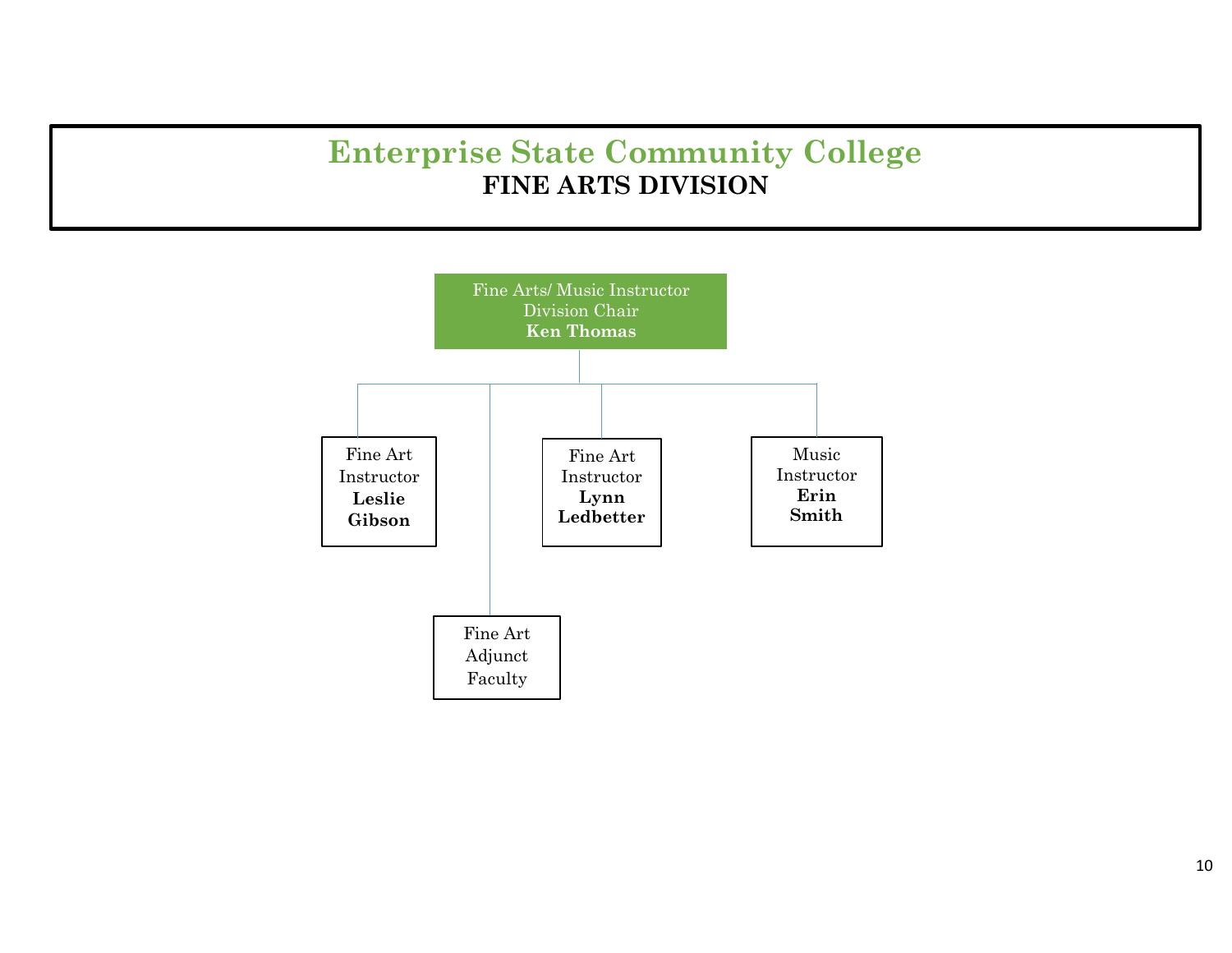## **Enterprise State Community College HISTORY/SOCIAL SCIENCE DIVISION**

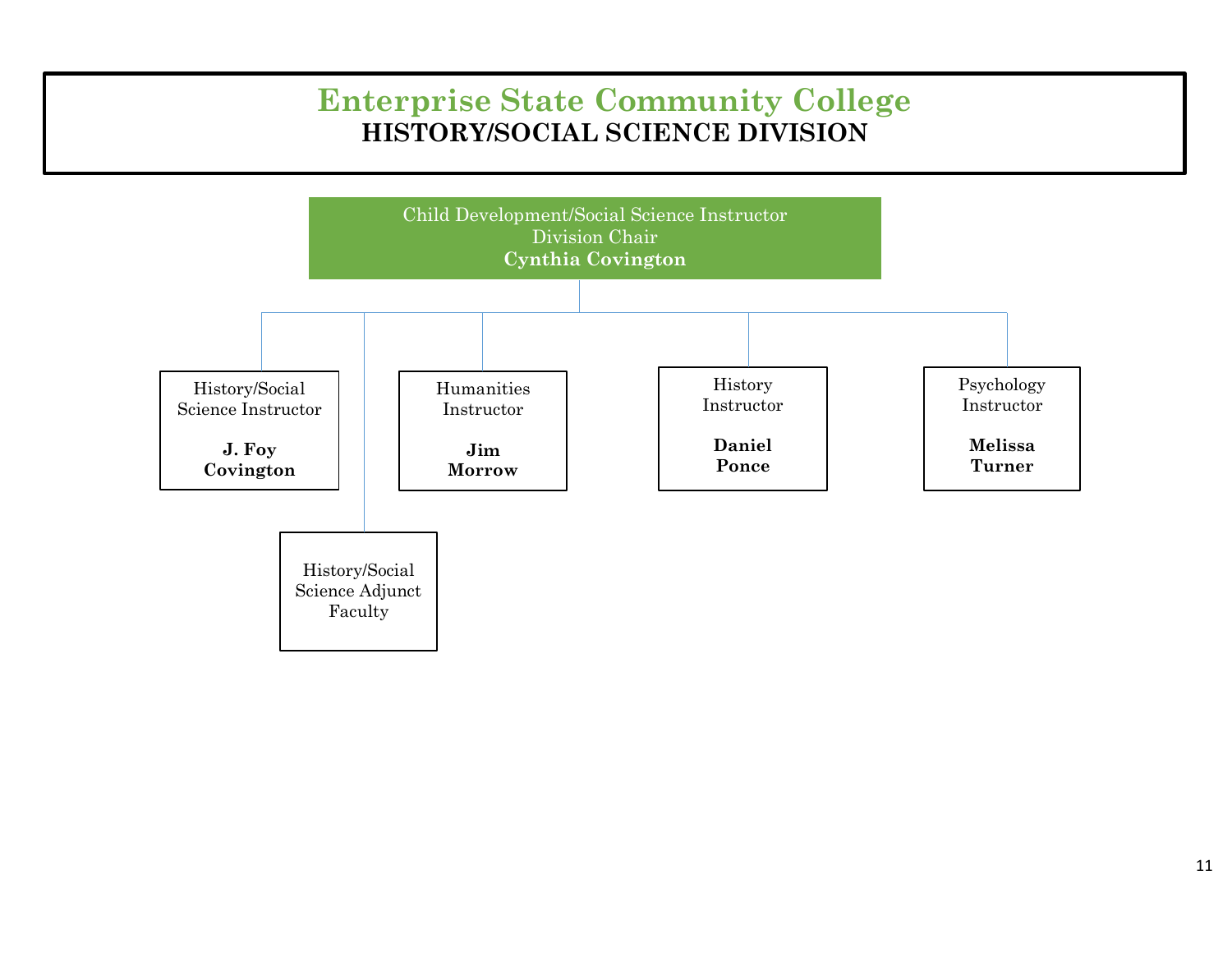# **Enterprise State Community College MATH DIVISION**

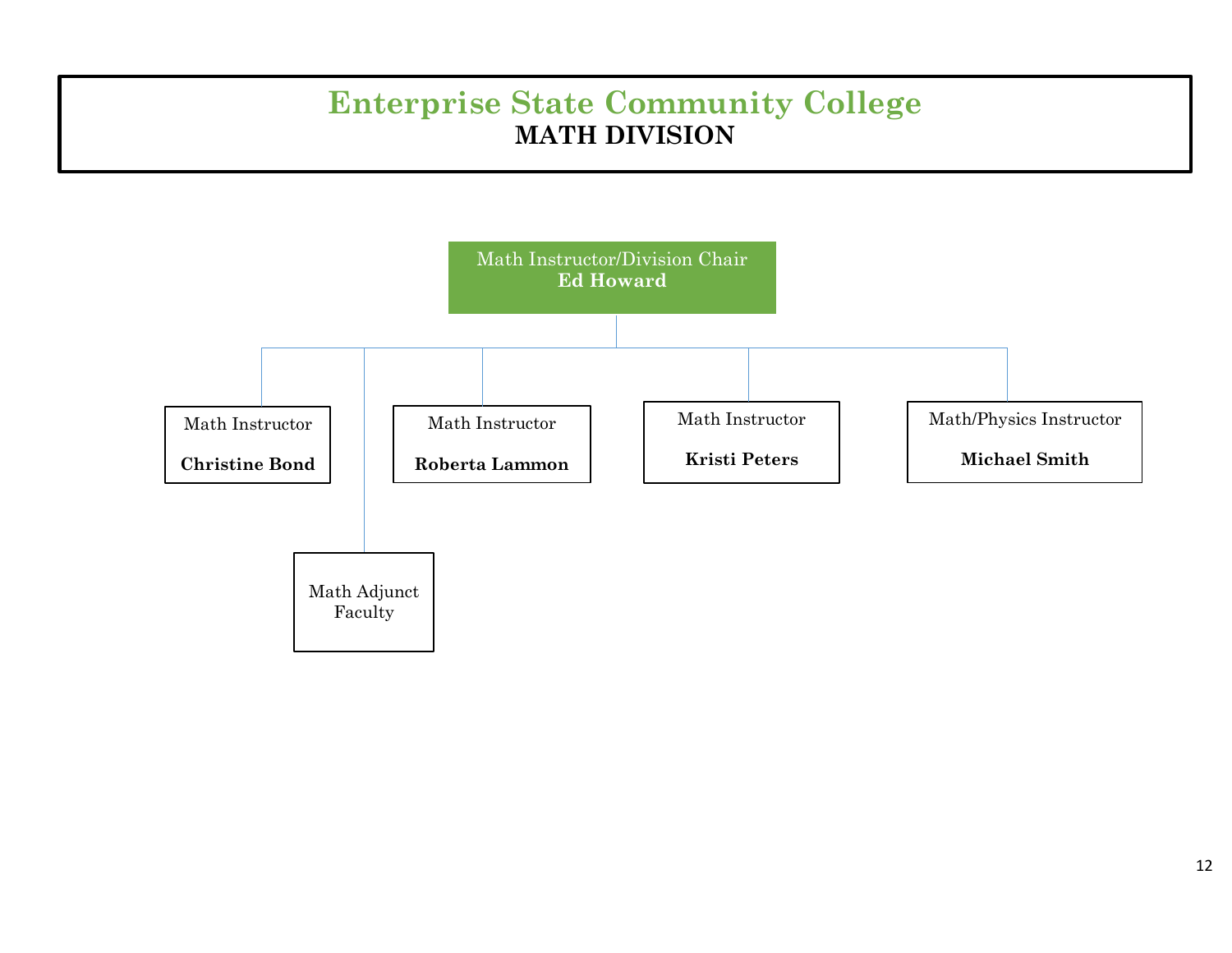### **Enterprise State Community College HEALTH/SCIENCE DIVISION**

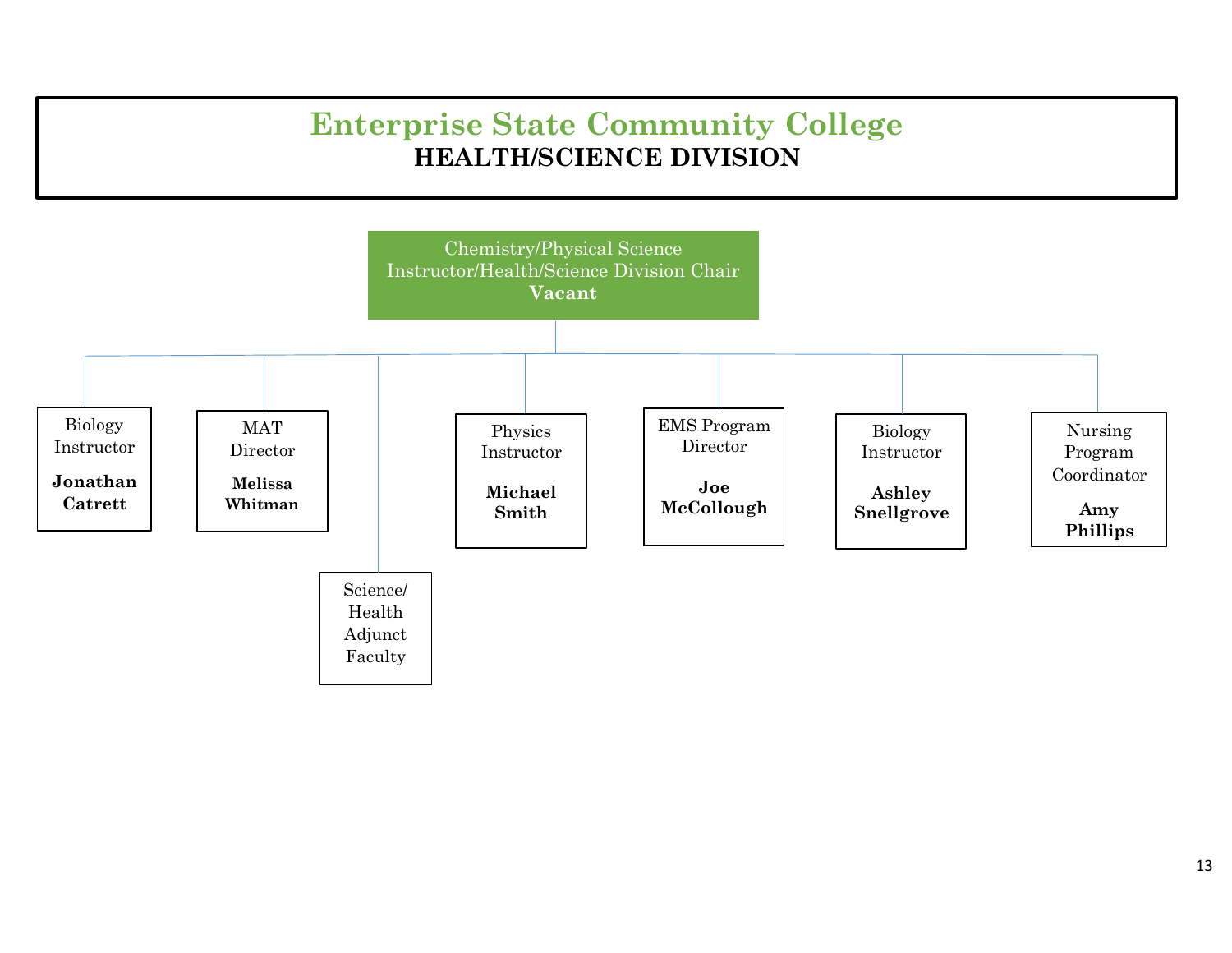#### **Enterprise State Community College FISCAL AND ADMINISTRATIVE SERVICES**